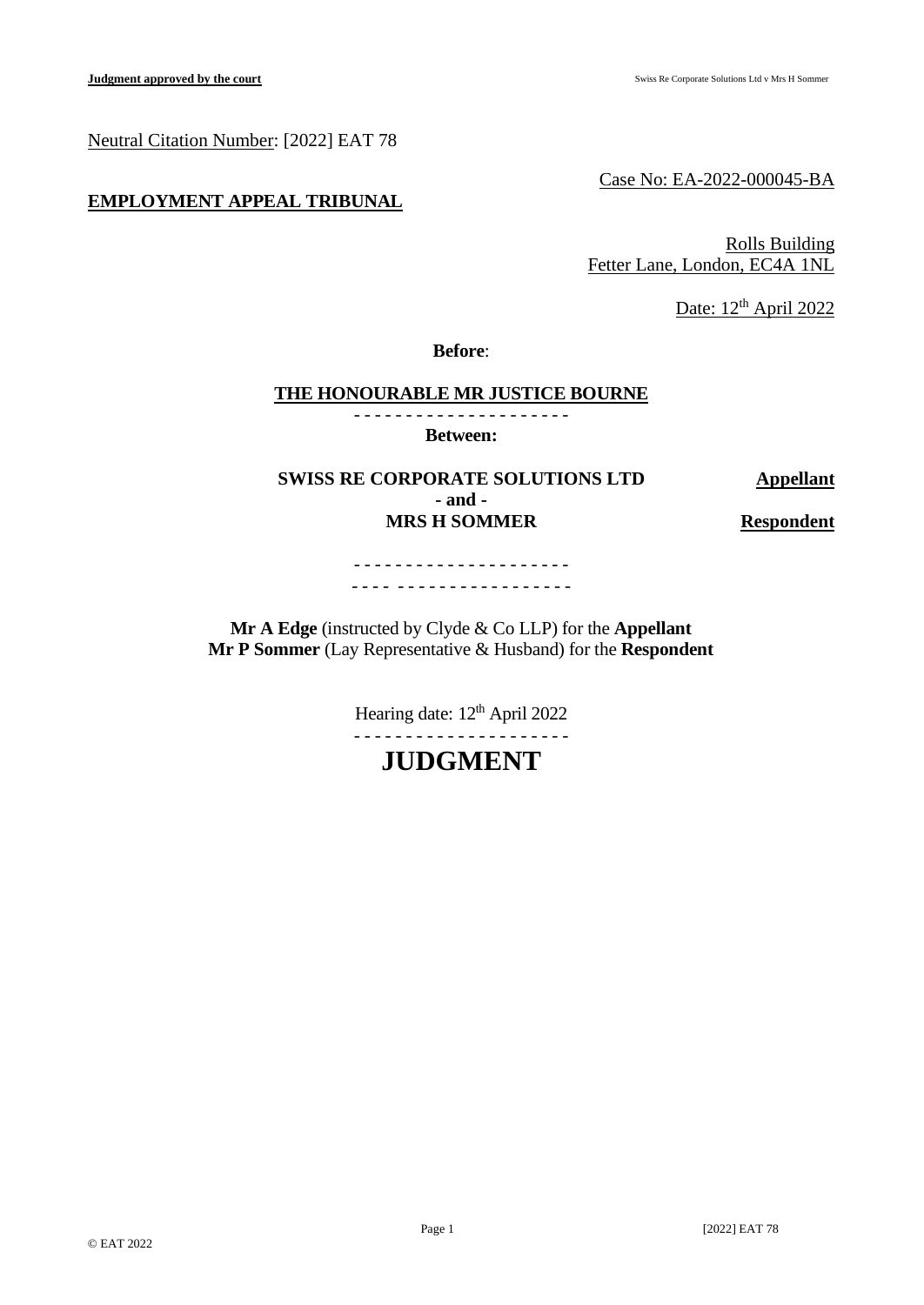## **SUMMARY**

# **8 PRACTICE AND PROCEDURE**

A solicitors' letter proposing settlement of an ET claim was inadmissible in evidence at the final hearing by application of the "without prejudice" rule. The protection was not displaced by the letter containing exaggerated allegations by the employer that the employee had committed serious misconduct with potential criminal and/or regulatory consequences. Where there was an arguable basis for the allegations, an Employment Judge at a preliminary hearing without oral evidence was not in a position to rule that the letter amounted to "unambiguous impropriety".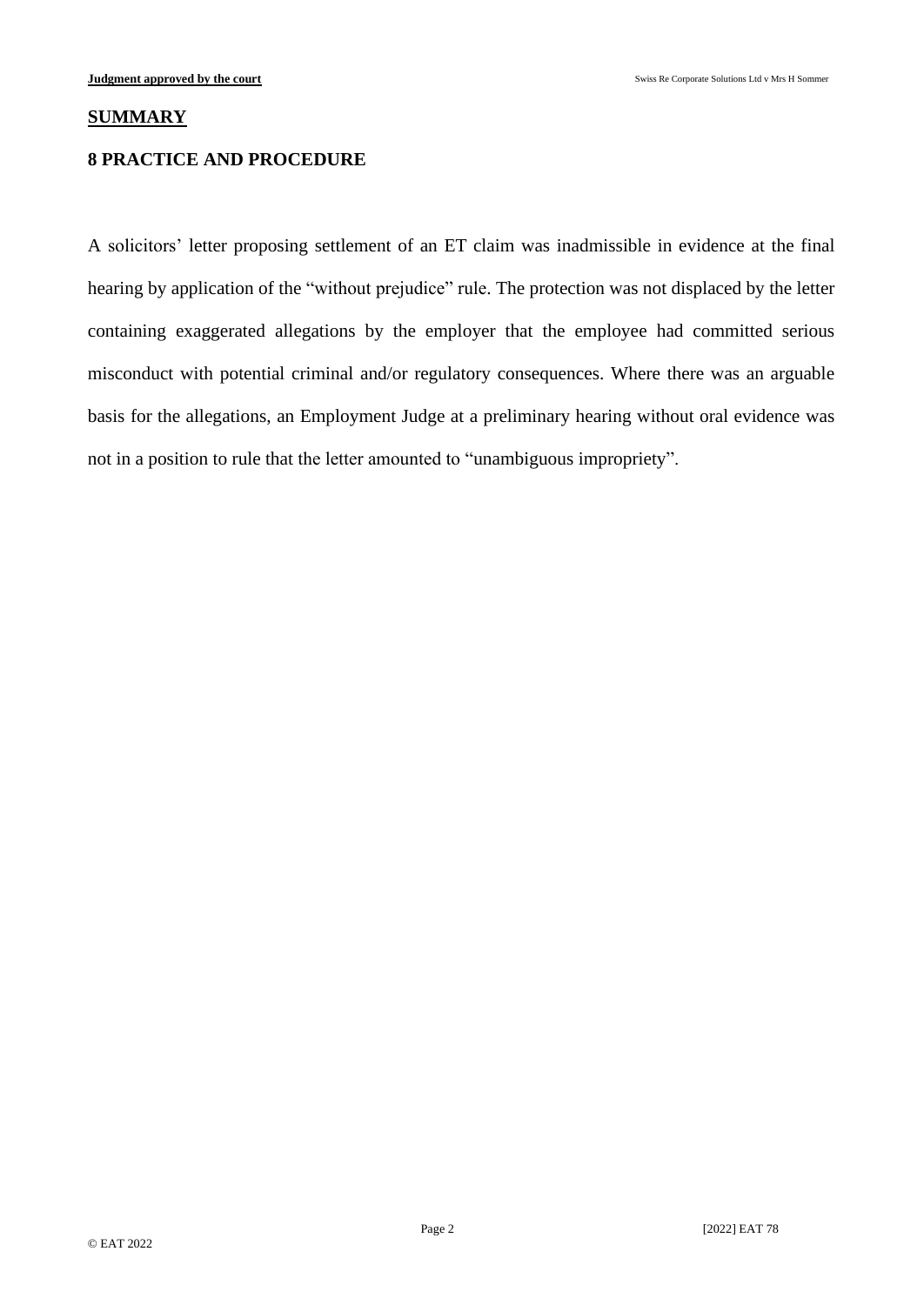### **THE HONOURABLE MR JUSTICE BOURNE:**

# **Introduction**

- 1. This Appeal was ordered to proceed to an expedited hearing on two grounds. Last week I allowed an application to amend the Notice of Appeal to correct a clerical error to which I will briefly return below. Conduct, including the error, which I considered to have been merely clerical, was relied on by the Respondent, Mrs Sommer, in an application to strike out the Appeal last week. I dismissed that application and the focus has now shifted back to the substance of the Appeal.
- 2. The Appeal is directed against an order by Employment Judge Grewal ("the EJ") which was sent to the Parties on  $30<sup>th</sup>$  December 2021, following a preliminary hearing on  $9<sup>th</sup>$  December 2021. The material part of the decision was that an order sent by the employer's solicitors, Clyde & Co, dated  $22<sup>nd</sup>$  January 2021 and headed "Without prejudice and subject to contract" ("the WP letter") was admissible in the Employment Tribunal ("ET") proceedings. The employer, which is the Respondent in the ET proceedings, now advances two grounds of appeal:
	- i) the EJ a) misunderstood or b) misapplied the law in relation to the "unambiguous impropriety" exception to the without prejudice rule; and
	- ii) the EJ's finding that there was "no basis at all" for assertions made in the WP letter, was unsupported by or inconsistent with the evidence and/or was perverse.
- 3. I will consider first whether the EJ directed herself incorrectly as to the law (Ground 1a). I will then consider the other questions together, i.e. whether the EJ incorrectly applied the law (Ground 1b) or reached a perverse conclusion (Ground 2).
- 4. The two underlying ET claims are brought by the Respondent to the Appeal, Mrs Sommer. A full merits hearing is due to begin on  $20<sup>th</sup>$  April 2022, just over a week from now. The employer is a UK services company which forms part of a global provider of insurance and reinsurance. Mrs Sommer was employed as a Band E political risk underwriter until she was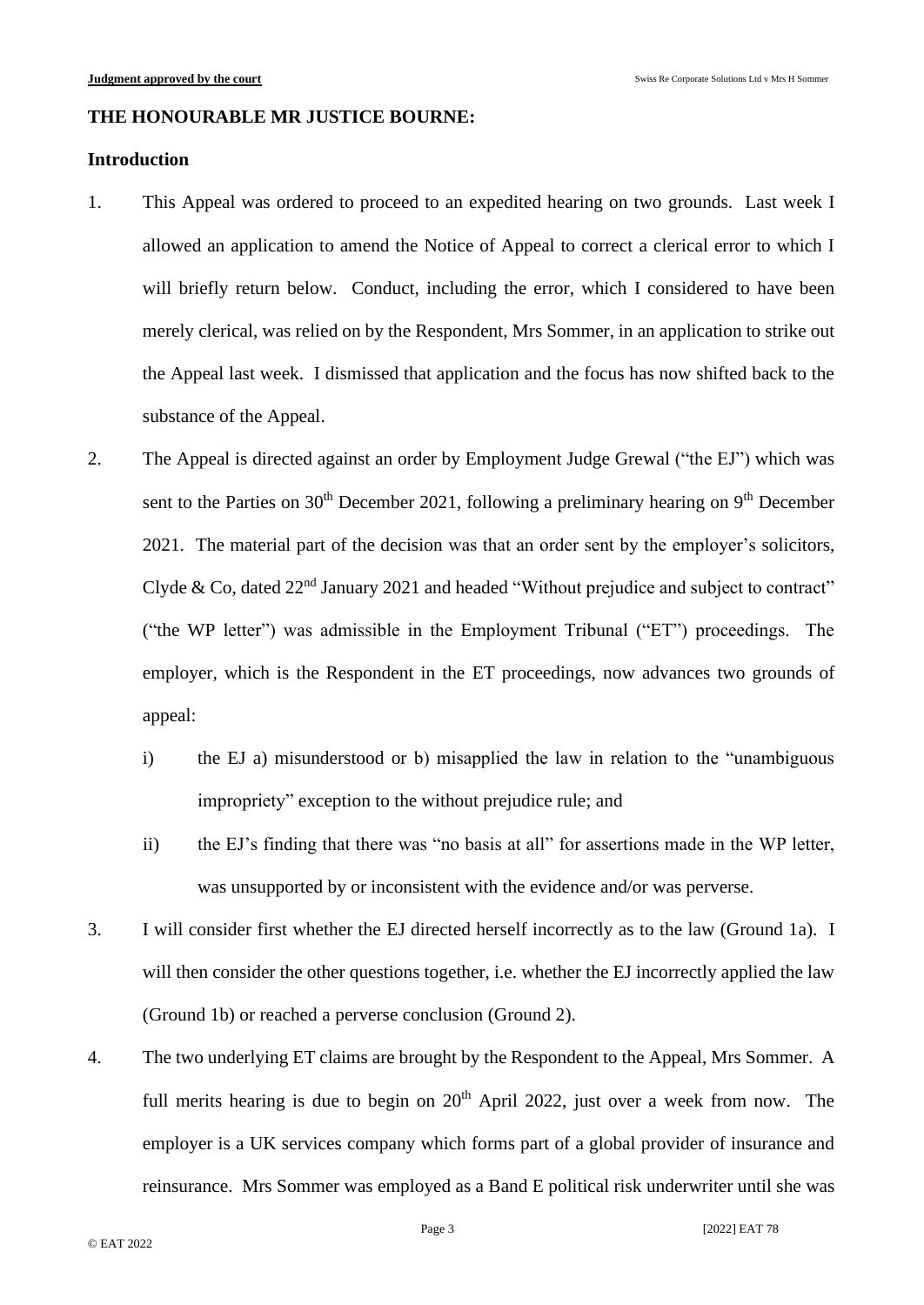dismissed on grounds of redundancy on  $16<sup>th</sup>$  April 2021. On 22<sup>nd</sup> January 2021, before her dismissal, she brought the first claim, complaining of race, sex and pregnancy/maternity discrimination and claiming for equal pay. Her second claim was presented on 28<sup>th</sup> April 2021, complaining of further acts of pregnancy/maternity discrimination, and of harassment and victimisation and unfair dismissal, and discriminatory dismissal. For present purposes it is not necessary to go into further detail about those claims.

- 5. On 22nd January 2021, the employer's solicitors sent the WP letter to Mrs Sommer. It made a number of allegations against her and suggested that these could result in summary dismissal, criminal convictions, fines and/or findings of a breach of the Conduct Rules of the Financial Conduct Authority ("FCA"), which could make it difficult for her to work again in the regulated sector. It ended by offering a settlement agreement in which she would be paid £37,000 and her employment would be terminated. In summary, the allegations were:
	- i) She had sent three e-mails with attachments to her personal e-mail address and one of these was also sent to her husband. I should interject that the unamended Notice of Appeal stated that the latter went to her husband's work e-mail address. The amendment corrected this, referring, instead, to his personal e-mail address. That was the clerical error to which I referred above. Although Mrs Sommer was suspicious of the original error, today's hearing has not had to consider it any further.
	- ii) The sending of these e-mails was a breach of the confidentiality obligations in her contract of employment.
	- iii) It was also a criminal offence under section 170 of the Data Protection Act 2018, consisting of knowingly disclosing or retaining personal data without consent.
	- iv) She had lied to the employer, stating that she had not sent any of the information to a third party (her husband).
	- v) In these respects she had acted, or may have acted "without integrity", breaching the FCA's conduct rules.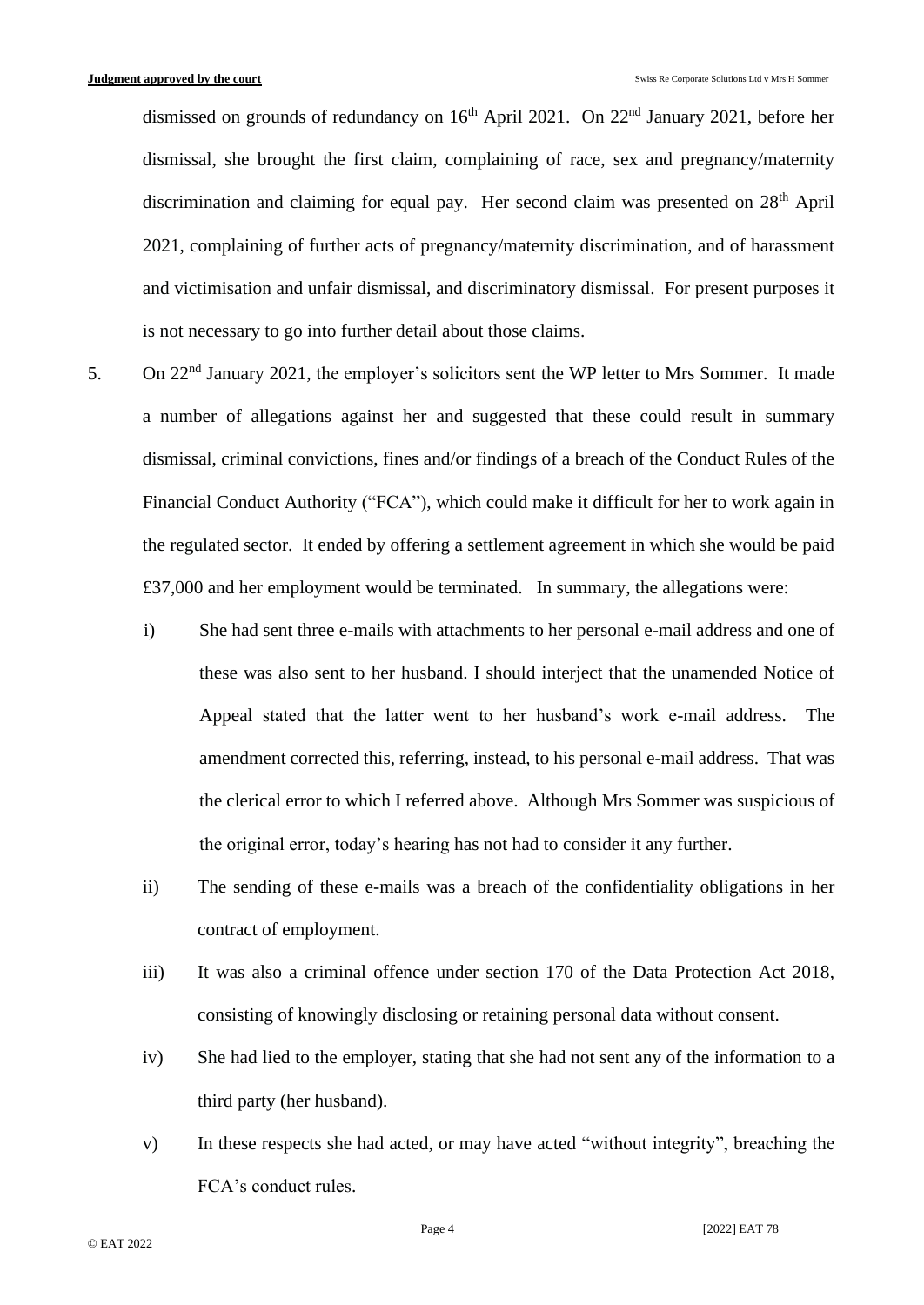6. Mrs Sommer sought a ruling from the ET that the WP letter, despite the "Without prejudice" heading, was admissible in the full merits hearing. Employment Judge Grewal decided that the WP letter was admissible on the basis that it constituted "unambiguous impropriety".

## **The Law**

- 7. There is a strong and consistent rule that communications, written or oral, when made as part of negotiations genuinely aimed at settlement of a dispute are not generally admissible in evidence in litigation between the parties over that dispute. That rule is founded upon the public policy of encouraging litigants to settle their disputes by agreement and enables them to negotiate without fear that what is said will be used in evidence.
- 8. As the EJ stated in her ruling, the privilege must not be used and will not apply in a case where it would "act as a cloak for perjury, blackmail or other unambiguous impropriety": **Unilever**

**PLC v Procter & Gamble Co.** 1999 EWCA Civ 3027. In such a case, the public interest in

disclosure will outweigh the usual public interest in maintaining the privilege.

9. However, case law has repeatedly emphasised that a high bar is to be surmounted before there

can be such an incursion into the scope of privilege. In **Motorola Solutions Inc. v Hytera** 

**Communications Corp Ltd** [2021] EWCA Civ 11 WLR 679, Lord Justice Males said:

"31. … In my judgment [previous case law] … demonstrates three points which are of importance to the present appeal. First, the without prejudice rule must be "scrupulously and jealously protected" so that it does not become eroded. Second, even in a case where the "improper" interpretation of what was said at a without prejudice meeting is possible, or even probable, that is not sufficient to satisfy the demanding test that there is no ambiguity. Third, evidence which is asserted to satisfy this test must be rigorously scrutinised. While this last point was made with particular emphasis in the context of evidence procured by clandestine methods, the point itself applies generally. All this is inconsistent, in my judgment, with an approach which simply takes at face value the evidence of a party seeking to disapply the without prejudice rule.

…

57. … the courts have consistently emphasised the importance of allowing parties to speak freely in the course of settlement negotiations, have jealously guarded any incursion into or erosion of the without prejudice rule, and have carefully scrutinised evidence which is asserted to justify an exception to the rule. Although the unambiguous impropriety exception has been recognised, cases in which it has been applied have been truly exceptional, and … there has been no scope for dispute about what was said, either because the statement was recorded (the admission of a dishonest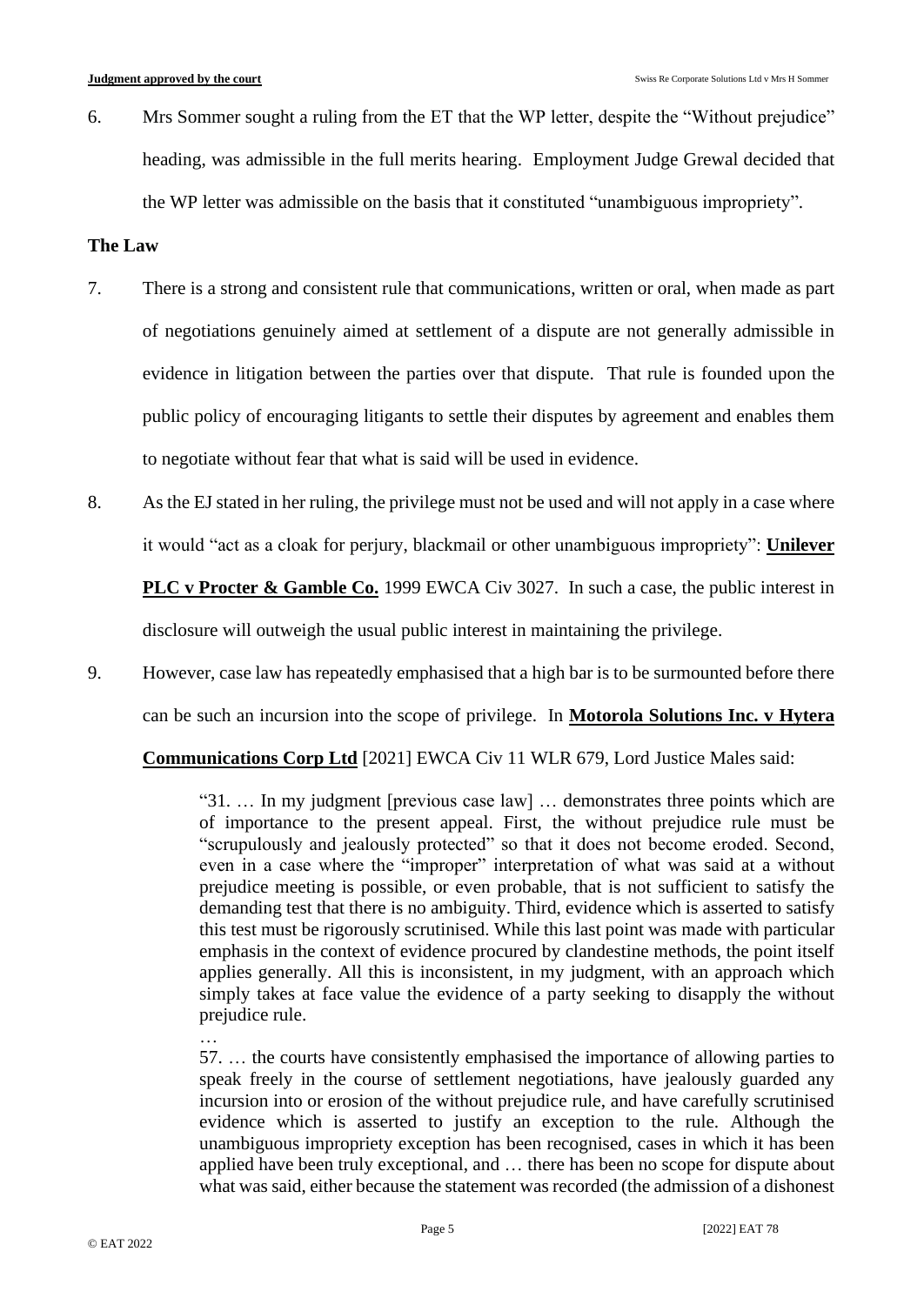claim in **Hawick Jersey Ltd v Caplan**) or because it was in writing (the email threats in **Ferster v Ferster**). ...

62. …, the cases have firmly and rightly set their face against any erosion of the without prejudice rule, even if that means that some statements disclosing or constituting impropriety, albeit not unambiguously so, retain the protection of the rule. The policy choice is that the public interest in the settlement of litigation generally outweighs the risk of abuse of the privilege in individual cases."

## **The EJ's Judgment**

- 10. Employment Judge Grewal set out the basic background and key contents of the WP letter. She then stated the effects of the without prejudice rule and the exception to it, quoting from **Unilever**. She cited **Savings and Investment Bank Ltd v Fincken** [2004] 1 WLR 667 for the proposition that the exception applies only when the privilege is abused. She referred at some length to **Ferster v Ferster** [2016] EWCA Civ 717 as an example of a threat made by a party in negotiations amounting to blackmail, and also to **Motorola** for the proposition that the exception only applies in cases that are "truly exceptional".
- 11. The EJ then referred to the factual context in which the WP letter was sent. The following details are taken from her judgment:
- 12. Mrs Sommer returned to work from maternity leave on  $1<sup>st</sup>$  July 2020. On 9<sup>th</sup> October 2020, she was informed that her role (unlike any others in her team) was at risk of redundancy.
- 13. On 19<sup>th</sup> October 2020 she raised a formal grievance by e-mail complaining of discrimination on several grounds. She attached documents, including the CV of a male colleague who she alleged had been wrongly appointed to a senior role ahead of her. She openly copied the email to her personal e-mail address and blind-copied it to her husband. On 14<sup>th</sup> November 2020, she sent a further grievance about equal pay, attaching e-mails which contained information about transactions with clients of the company to show how work was allocated. This was openly copied to her personal e-mail address. On  $17<sup>th</sup>$  November 2020, she sent another e-mail, also openly copied to her personal e-mail address, with further details about her grievance, attaching documents including one with information about a transaction with a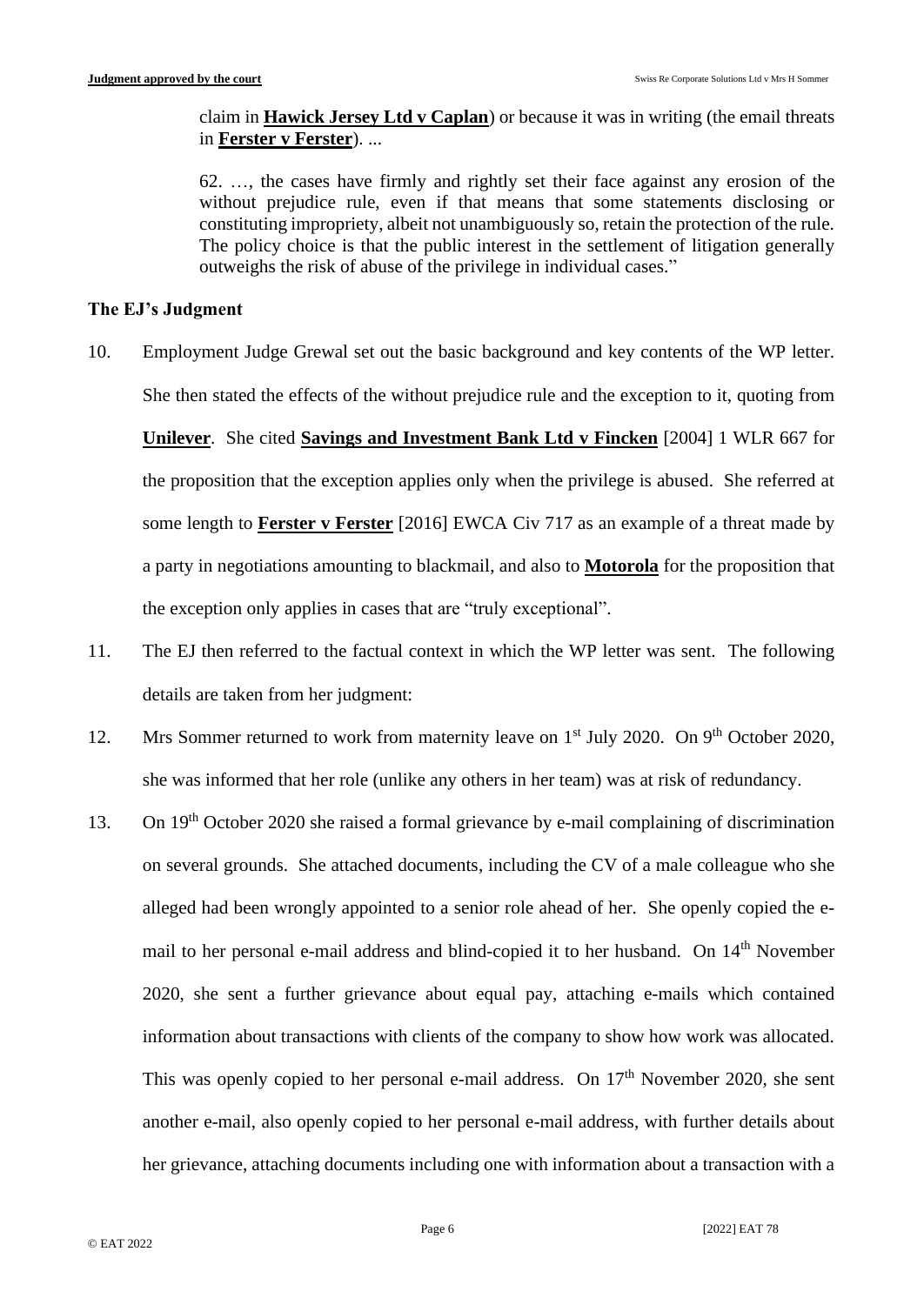client of the company.

- 14. On 16th December 2020, she was informed that her grievances had not been upheld.
- 15. In a further letter to her on 6<sup>th</sup> January 2021, an HR partner pointed out that the e-mails which she had sent to her personal e-mail address and to her husband included personal data and matters confidential to the company and its clients. This was referred to as a "low level data breach" but she was told that this should not have occurred, was asked to explain it and was asked to delete the material.
- 16. Mrs Sommer responded on the same day, stating that she had sent the e-mails in order to provide herself with a copy of the evidence for her grievances and potential tribunal case, and asking which items should be deleted. The HR partner identified the items and Mrs Sommer confirmed that she had deleted them.
- 17. On 19<sup>th</sup> January 2021 the HR partner informed Mrs Sommer that a disciplinary investigation was being commenced to establish the facts of the transmission of confidential information and personal data. On  $20<sup>th</sup>$  January an investigator was appointed.
- 18. The WP letter was sent on 22<sup>nd</sup> January 2021.
- 19. On 25th January 2021, the investigator reported that there had been a breach of Mrs Sommer's employment contract and that her acts were not in line with the employer's code of conduct, but that there were strong mitigating factors, in that the sole purpose was to support the grievances she had raised with no indication that anyone had suffered adverse consequences. He recommended informal action.
- 20. Having set out those facts, the EJ then asked herself whether the main body of the WP letter (occupying five-and-a-half of the six pages) "amounted to improper threats and pressure to persuade the Claimant to accept" the settlement offer. She added at para. 48:

"48 ... What concerns me in this case is the striking disparity between what was known about the alleged misconduct and what was said about it in the letter of 22 January 2021."

21. The EJ pointed out that, although it was always apparent that Mrs Sommer had copied the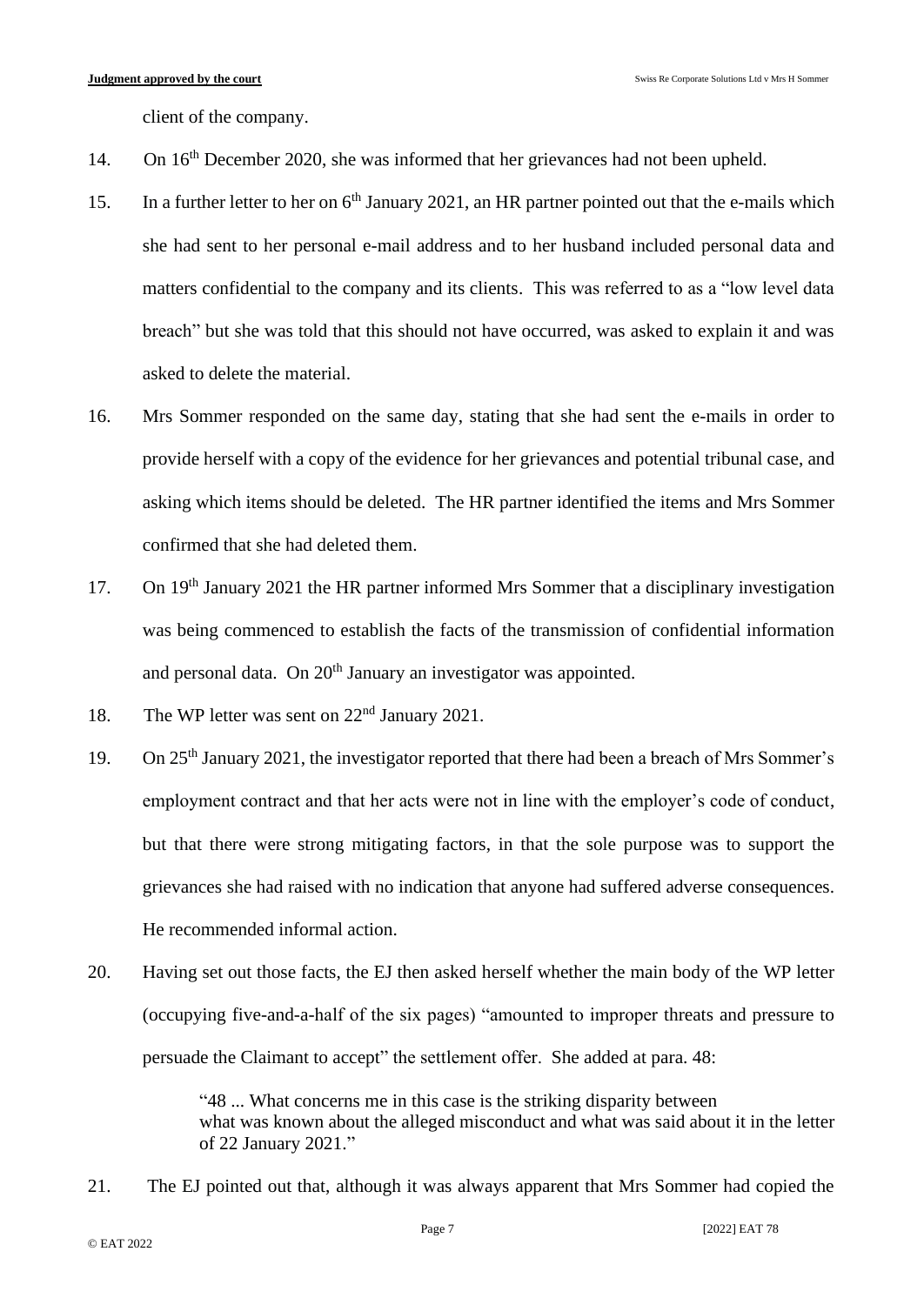grievance e-mails to herself, no complaint was made in October, November or December of

2020. The only new matter that the employer would have discovered was the copying of one

e-mail to Mr Sommer. The HR Partner had described the data breach as "low level".

Meanwhile, the WP letter was sent before the investigation had established the facts.

22. Her conclusion, at para. 52, was that having regard to Mrs Sommer's reason for sending the e-mails, her having done so openly, the low level of any breach, the lack of action until January

2021 and the early stage that the investigation had reached:

"52 …, there was no basis at all for the Respondent's solicitors to assert that what she had done was serious misconduct which fundamentally undermined the employment relationship and hence merited summary dismissal or that she had committed one or more criminal offences. ..."

23. The EJ then summarised the threats of dismissal, prosecution, fines and regulatory action and

concluded:

"The Respondent's solicitors grossly exaggerated the severity of what she had done in order to put pressure on her to accept what they proposed, namely the immediate termination of her employment. I am satisfied that the making of those threats in those circumstances was an abuse of the privilege and that they unambiguously exceeded what was permissible in settlement of hard fought litigation."

24. Finally, the EJ said that her conclusion was "reinforced" by what happened next, namely the investigator finding that there had been only a "technical" breach not warranting formal disciplinary action, and then a failure to inform Mrs Sommer of the outcome of the investigation before the deadline of  $5<sup>th</sup>$  February 2021 which she had been given to respond to the offer. That delay, the EJ concluded, "must have been to let the Claimant believe that she was still at risk" of the various consequences threatened.

# **Ground 1A**

# The Appellant's Submissions

- 25. By Ground 1A, the employer effectively contends that the EJ misdirected herself as to the legal test for the "unambiguous impropriety" exception.
- 26. Andrew Edge, of Counsel, representing the employer, submitted that the exception cannot be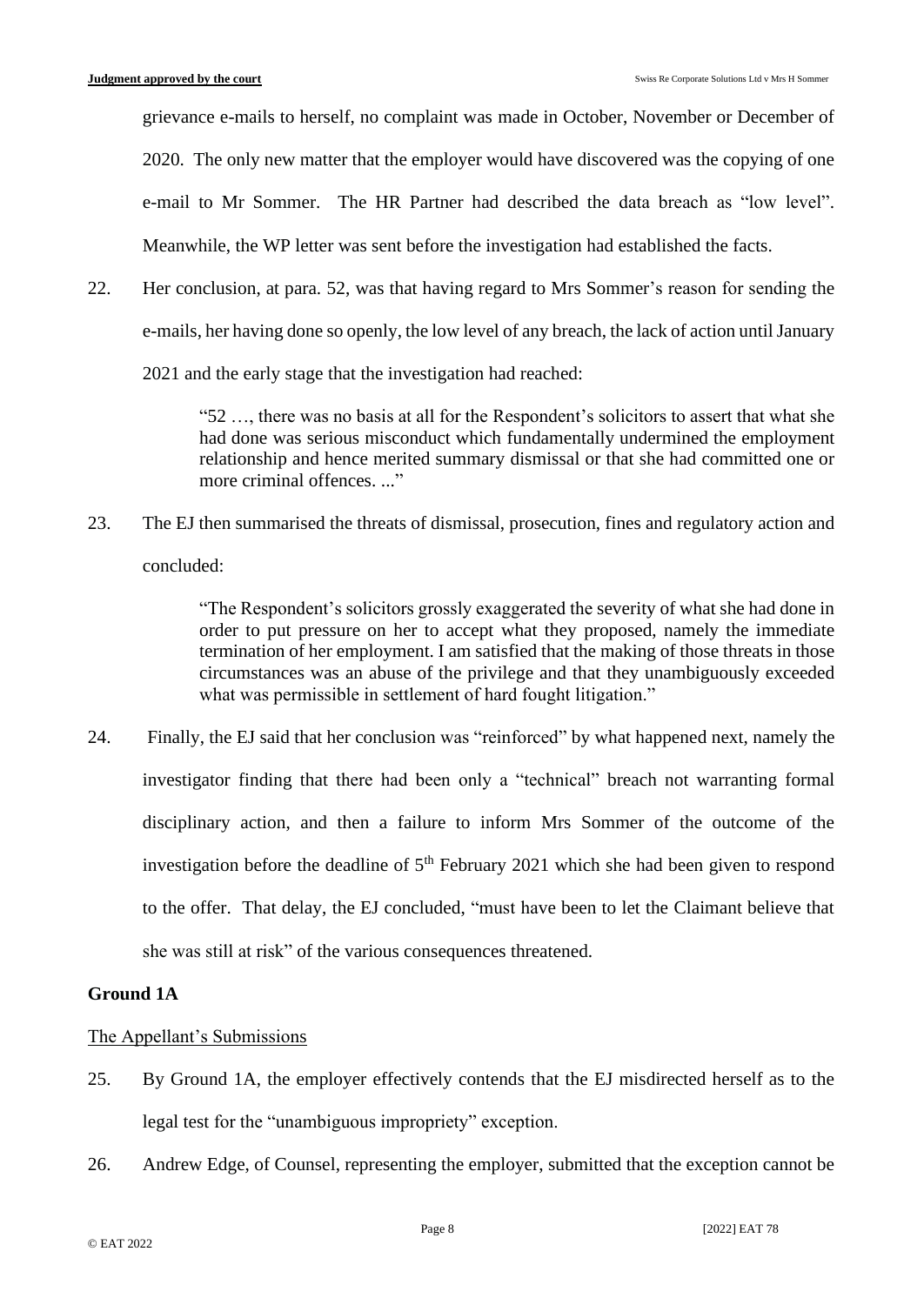triggered merely by a party making threats in the course of negotiations. So, it was not triggered by a threat to bring an action for infringement of a patent in **Unilever**, or by a threat to remove assets from the jurisdiction in **Motorola**. Something more is needed, such as dishonesty or behaviour akin to blackmail, perjury or extortion, and it was therefore necessary for the EJ to analyse the WP letter and decide whether it contained any such element.

- 27. Mr Edge referred to the small number of cases in which unambiguous impropriety has been found. In **Greenwood v Fitz** [1961] 29 DLR 2D 260, a party stated that, if the case went to trial, then he would perjure himself and bribe witnesses to do the same and would go abroad rather than pay damages. In **Hawick Jersey International Limited v Caplan**, The Times, 11<sup>th</sup> March 1998, the claimants admitted that they had sued for a non-existent debt in order to impose dishonest pressure on the defendant to settle. In **Ferster v Ferster**, parties to a company dispute made "an attempt at blackmail" by using a threat of committal proceedings and imprisonment to put pressure on another party to buy their shares at a higher price. In **Boreh v Republic of Djibouti & Others** [2015] EWHC 769 (Comm), a party falsified evidence and used it as the basis to demand settlement for a sum greater than the value of their claim.
- 28. In support of Ground 1, Mr Edge submits that the EJ's scrutiny of the evidence and her findings did not go far enough for the case to be capable of passing the high threshold of unambiguous impropriety. Although she found that the employer's solicitors had no, or no sufficient, grounds to justify the allegations made in the WP letter, she did not find that they acted dishonestly or that they engaged in extortion or blackmail, and therefore she set the bar too low.
- 29. Mr Edge reminds me that it is not unusual for employers to uncover potential misconduct by a claimant in the course of an employment dispute. Such conduct can be highly relevant to a tribunal claim. It can also be criminal in nature and/or have regulatory consequences. Mr Edge submits that there can be value in the parties negotiating and in reference being made to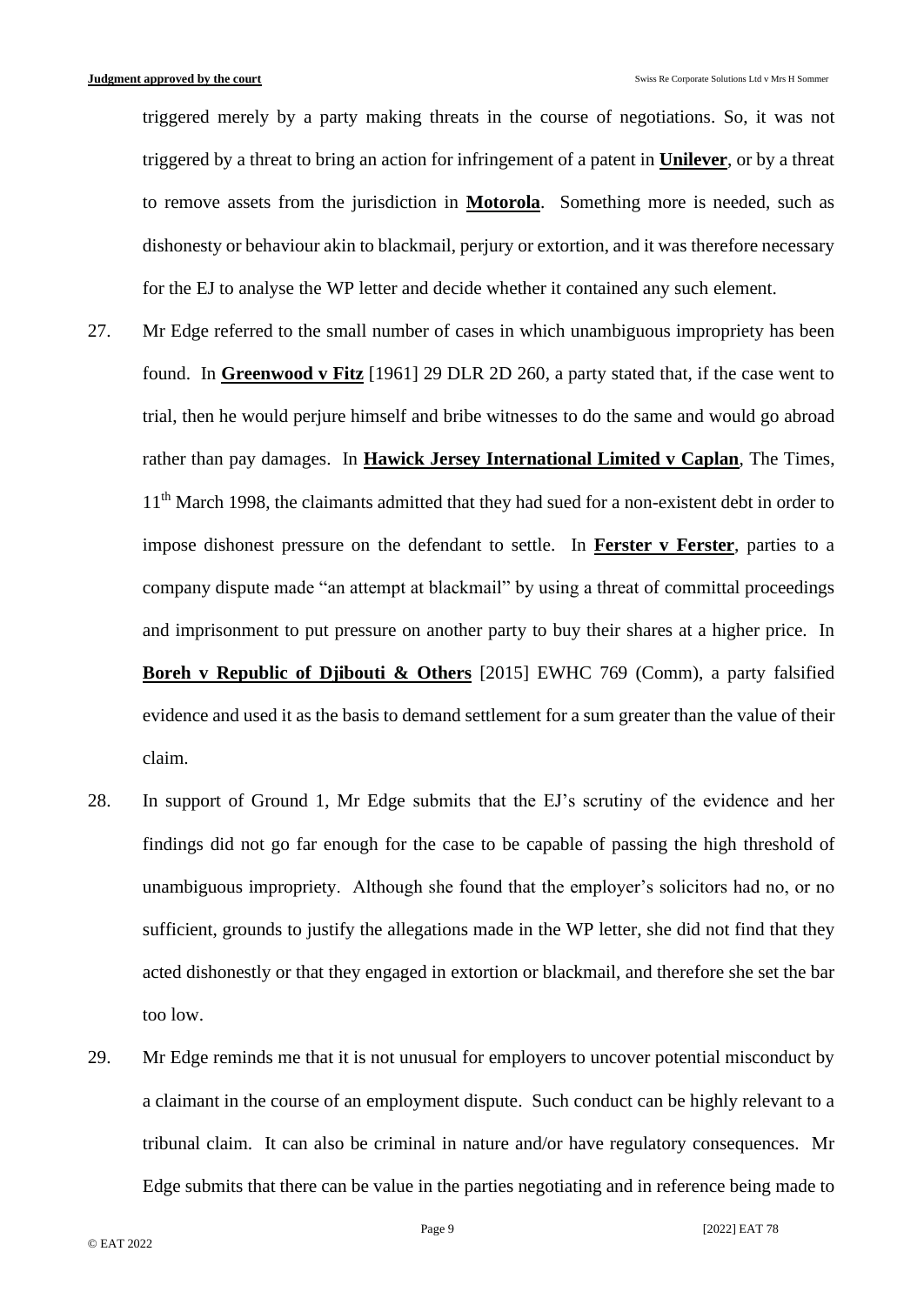such potentially relevant matters, even if an employer's investigation has not yet occurred or finished.

- 30. It is therefore an error of law, Mr Edge submits, for a tribunal to base a finding of unambiguous impropriety on the perceived weakness of an allegation made by a party in negotiations, save in the most exceptional circumstances. Given the importance of the privilege attaching to without prejudice communications, Mr Edge submits that when parties merely exaggerate their case or put pressure on the other side to settle, that does not amount to unambiguous impropriety unless the conduct is akin to extortion. By 'extortion' he meant using a threat to extract money (or some other remedy) which could not otherwise have been legitimately obtained in the underlying proceedings.
- 31. Mr Edge also criticises the EJ for relying on circumstances post-dating the WP letter, such as delay by the employer in sending Mrs Sommer the outcome of the disciplinary investigation, because the question was whether the WP letter was an abuse of privilege when it was sent.
- 32. He also complains that the EJ had no, or no sufficient, regard to the fact that when the WP letter was sent, the employer believed that Mrs Sommer was represented by a solicitor and a Trade Union representative because she had untruthfully stated this. However, that point was not developed in the hearing and also, in my view, has more to do with the application of the law to the facts.

#### The Respondent's Submissions

33. Mrs Sommer was assisted by her husband, Mr Phillippe Sommer, as a lay representative. Not being legally trained, he did not descend into the technicalities of the legal argument, but he submitted that the EJ had made no error of law and invited me to uphold her reasoning. The bulk of Mr Sommer's submissions concerned the evidence and the facts, so I shall return to them under the heading of 'The Other Grounds'.

## **Discussion**

34. I do not consider that the EJ misdirected herself on the law. She correctly defined the test as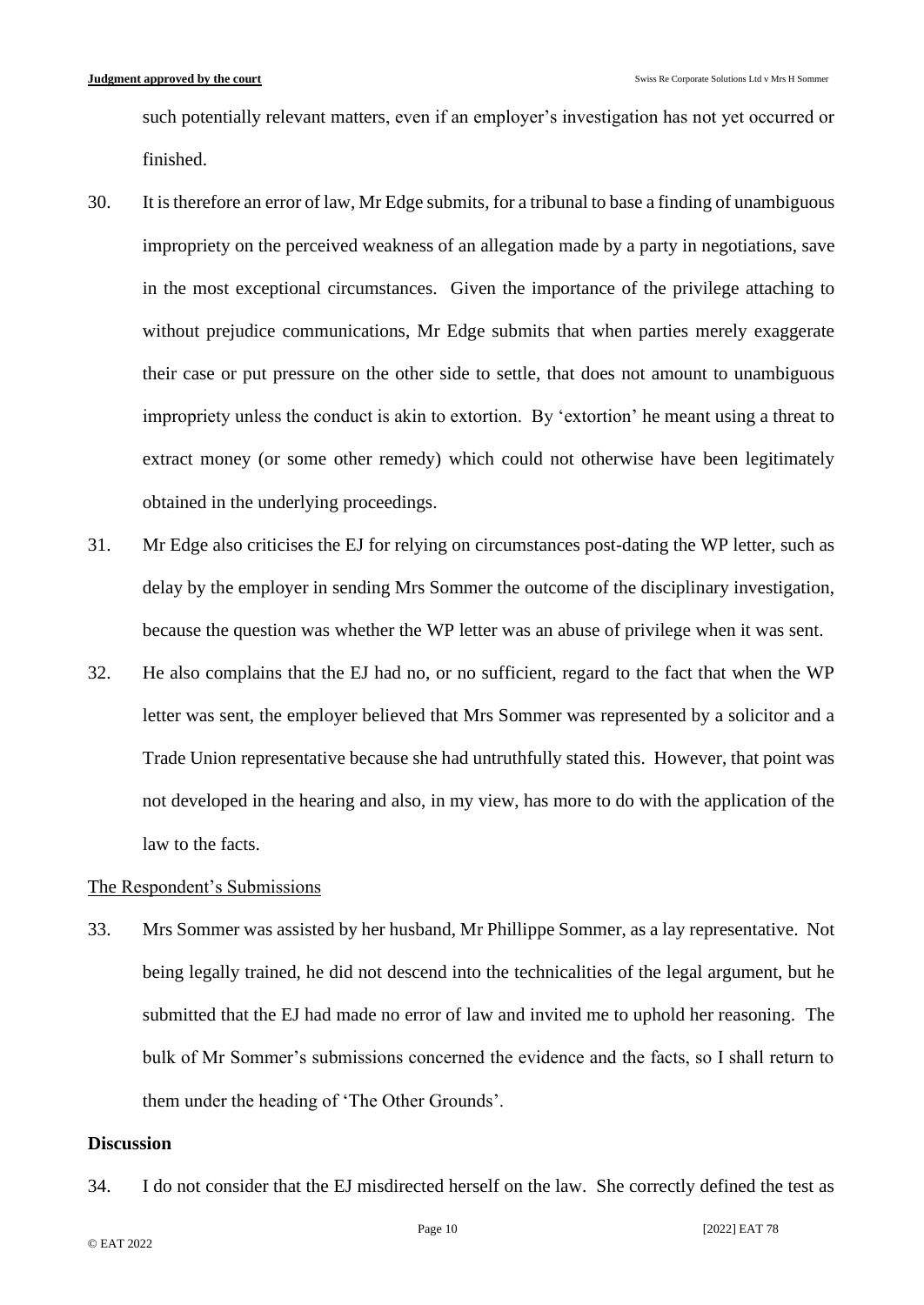whether there was unambiguous impropriety of an exceptional nature, with blackmail as an example, and asked herself, at para. 47, whether the contents of the letter "amounted to improper threats and pressure to persuade the Claimant to accept that offer" which "unambiguously exceeded what was permissible in settlement of hard fought litigation". That, in my judgment, was the right question.

- 35. Mr Edge rightly says that it is not uncommon for employee misconduct to be discussed in correspondence of this kind and the EJ recognised at para. 48, that there is "nothing inherently wrong in referring to the potential disciplinary process" in without prejudice negotiations. That, of course, does not mean that an employer is then free to raise such matters dishonestly or to use them in an attempt at blackmail.
- 36. Nor do I think that any misdirection in law can be detected in the EJ's references to matters post-dating the WP letter. I shall return to that subject when I deal with the facts but, in general, whilst it may be unlikely that conduct could be viewed as unambiguously improper in the light of later events, I would not rule out the possibility.
- 37. For these reasons I do not consider that EJ Grewal misunderstood the relevant law, and Ground 1A cannot succeed.

#### **Ground 1B and Ground 2**

#### The Appellant's Submissions

- 38. Mr Edge emphasises the nature of the impropriety actually identified by the employment judge. She found that threats were made on the basis of allegations of serious misconduct for which there was "no basis at all" or which were "grossly exaggerated". However, she did not make a different kind of finding that a threat was used as a lever to try to obtain something to which the employer was not entitled.
- 39. Mr Edge submits that, although the EJ rejected the allegations in the WP letter, she did not properly or sufficiently address their substance by scrutinising the evidence and considering whether there was a proper explanation for them, and that this failure prevented her from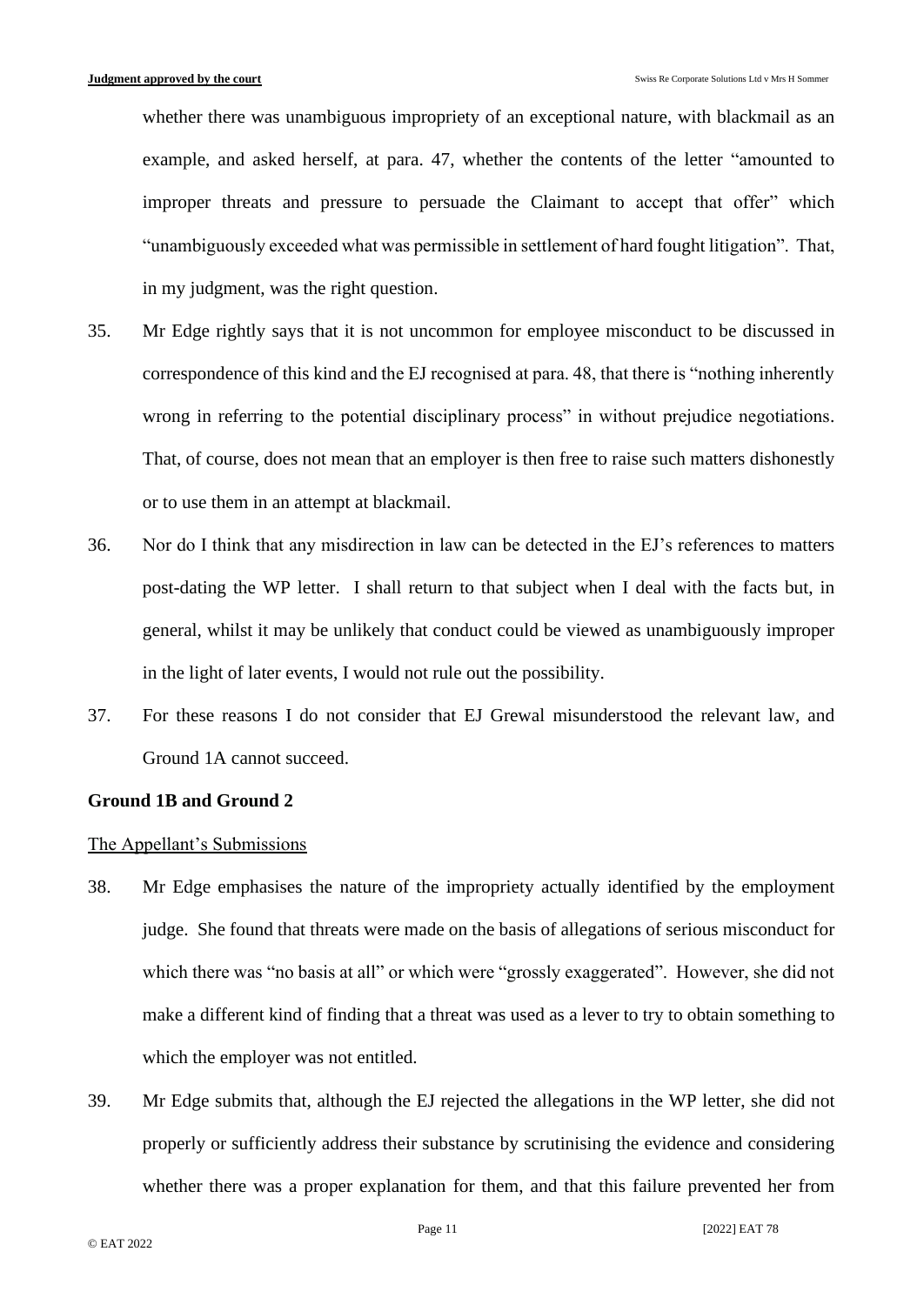properly deciding whether any impropriety was unambiguous.

- 40. Any such analysis, he contends, would have had to deal with the following:
	- i) As the EJ found, the information forwarded by Mrs Sommer included details of transactions by named clients or potential clients of the employer.
	- ii) An intention to use information in tribunal proceedings or for taking legal advice does not justify an employee in removing confidential information (see **Brando Advisers UK Limited v Chadwick** [2010] EWNC 3241 QB, **Nissan v Passi** [2021] EWHC 3642 Chancery).
	- iii) As the EJ found, Mrs Sommer forwarded personal data (a CV referring to an injury suffered by a colleague) to herself and her husband without the consent of the data controller by the employer. On the face of it this was, or at least may have been, an offence under section 170 of the Data Protection Act 2018;
	- iv) Mrs Sommer did lie to the employer, stating that the information had not been disclosed to third parties when an e-mail had been blind copied to her husband. That was capable of breaching the obligation "to act with integrity" under FCA Conduct Rule 1.
- 41. So Mr Edge complains that in the absence of discussion of those factors, the EJ simply did not explain how they permitted a conclusion that there was "no basis" for the assertion of serious misconduct.
- 42. He adds that the EJ also did not closely analyse the language of the WP letter, and that the views expressed there about Mrs Sommer's conduct were all expressly made conditional on, or subject, to the findings of the investigation which had not yet concluded. Although the letter wrongly predicted that the investigation would conclude that there was a formal case to answer, it only identified dismissal as "one of the possible outcomes" of an eventual disciplinary hearing.
- 43. These matters, Mr Edge submits, should have compelled the EJ to conclude that the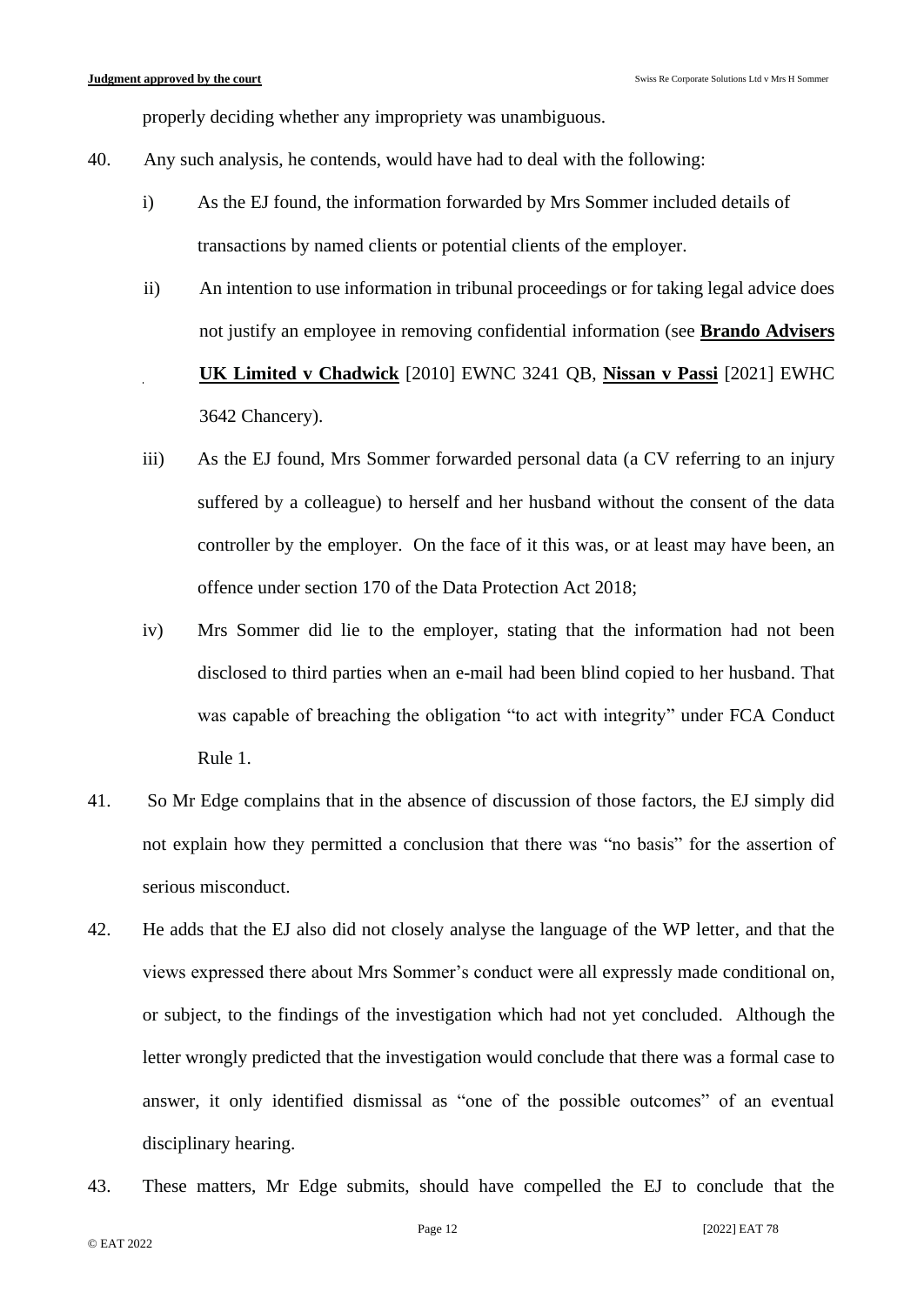employer's solicitors at least may have held the genuine view that the allegations were true, and that it was not unambiguously improper to set them out and then to make Mrs Sommer a settlement offer to resolve all the outstanding issues. Meanwhile, the making of that offer gave effect to the policy underpinning the without prejudice rule of encouraging settlement of disputes of all kinds.

- 44. In the alternative, he submits that the matters listed at para. 40 above made it perverse for the EJ to find that there was "no basis at all" for asserting that Mrs Sommer had committed serious misconduct, a criminal offence and a breach of the FCA Conduct Rules.
- 45. Finally Mr Edge also contends that, on the facts of this case, it was an error for the EJ to refer to circumstances post-dating the WP letter and that the letter either was or was not unambiguously improper on the day that it was sent.

### The Respondent's Submissions

- 46. Mr Sommer emphasised the imbalance between the Parties. This was a case of a large, wealthy corporation instructing a leading firm of solicitors to send a threatening letter to an individual who, at that time, had already referred to deteriorating mental health. The letter, he says, had a profound and detrimental impact on Mrs Sommer.
- 47. In that context, Mr Sommer invites me to uphold the careful reasoning set out by the Employment Judge in nine pages of her Judgement. He submits that the EJ was right to view the WP letter as containing improper threats in the nature of blackmail. This can be seen from the disproportion between Mrs Sommer's conduct and its characterisation in the letter. It was understandable that she sent the e-mails to preserve evidence which was needed for her case at a time when she was worried that she would be shut out of the employer's systems, and the employer itself repeatedly referred to the low level of any breach of obligations.
- 48. Mr Sommer submitted that, for a company in this situation to say, in effect, "sign an agreement or else", that is in the nature of blackmail and the addition of qualifying words in the letter do not change that. He added that the EJ was right to see this conclusion as reinforced by the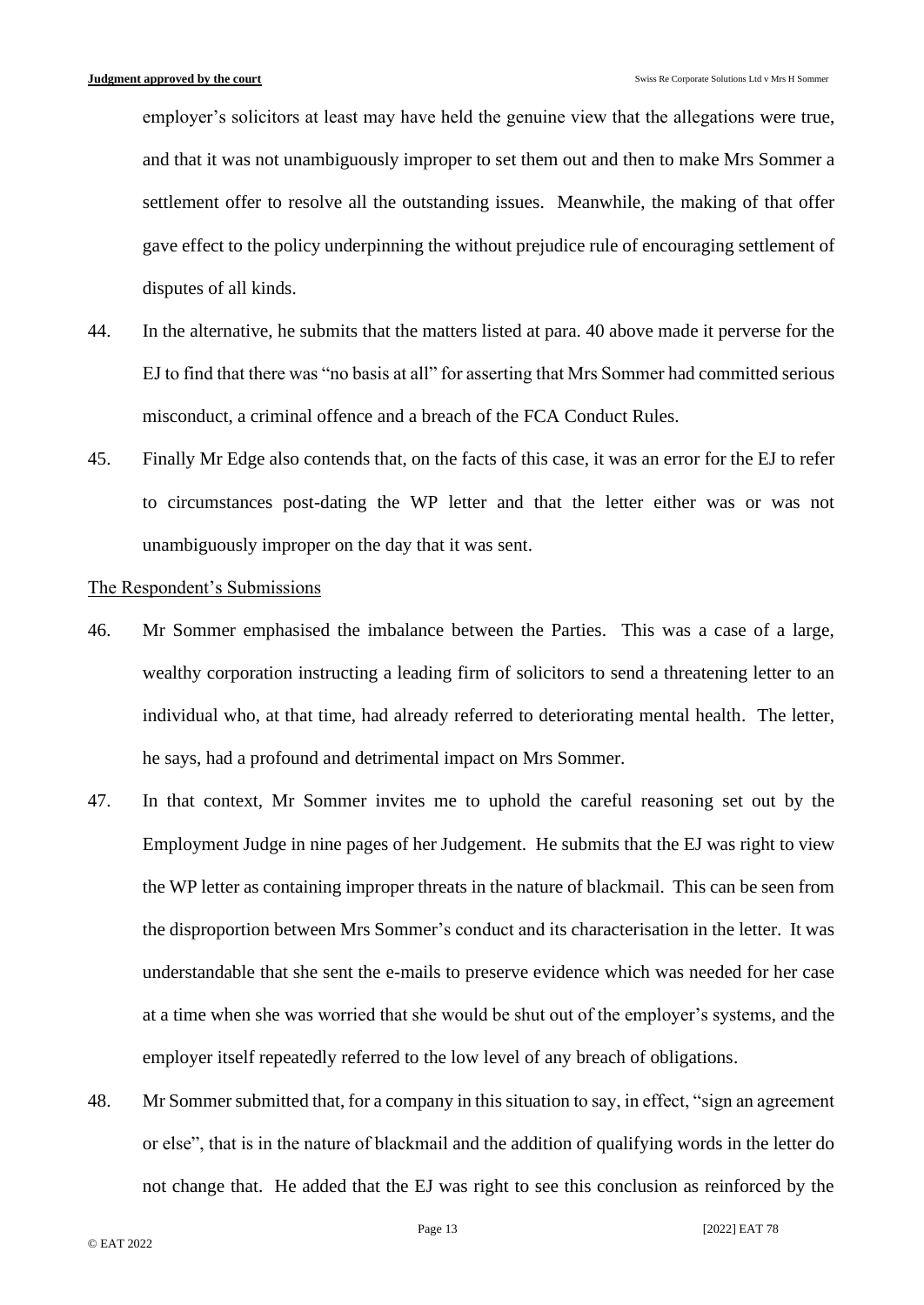later events. The employer should have told Mrs Sommer about the outcome of the investigation but did not do so until she had raised a further grievance about the WP letter.

#### Discussion

- 49. The key question under Ground 1B and Ground 2 is whether the EJ made a finding which was not open to her on the evidence. Ground 1B is framed as a failure to test the "unambiguous" element of unambiguous impropriety, but the thrust of it is that the evidence compelled the conclusion that, even if there was evidence of impropriety, it was not unambiguous.
- 50. I have paid particular attention to **Ferster v Ferster**, which the EJ also quoted at some length. As I have said, this was a company dispute. In the context of a mediation, two shareholders wrote to the third, demanding that he sell his shares to them at an increased price. They stated that they had uncovered conduct on his part which would lead to criminal and contempt proceedings if the offer was not accepted. The trial judge, Mrs Justice Rose (as she then was) found that there was no lack of clarity in what was being said. There was a clear purpose to pressure the recipient to pay a higher price, for personal gain. The Court of Appeal, upholding her decision that the communication was admissible, noted that the judge reached those conclusions regardless of whether the senders had a genuine belief in the substance of their allegations. What was improper was the use of committal proceedings to place pressure on the recipient to pay a higher price. Even if it could be proper to take the threatened steps if there was a genuine belief in the basis for them, it was improper to use them as a lever for financial gain. Lord Justice Floyd, with whom Mr Justice Baker and Lord Justice Patten agreed, concluded that the test was satisfied because:

"23. ... Firstly, the threats went far beyond what was reasonable in pursuit of civil proceedings, by making the threat of criminal action, (not limited to civil contempt proceedings). Secondly, the threats were said to have serious implications for Jonathan's family because of Jonathan's wrongdoings. Thirdly, the threats were of immediate publicity being given to the allegations. It is nothing to the point in this connection that Warren and Stuart may have believed the allegations to be true. The threat to publicise allegations of extreme severity against Jonathan and his partner, and within such a short timescale, placed quite improper pressure on Jonathan. Fourthly, the purpose of the threats was to obtain for the brothers an immediate financial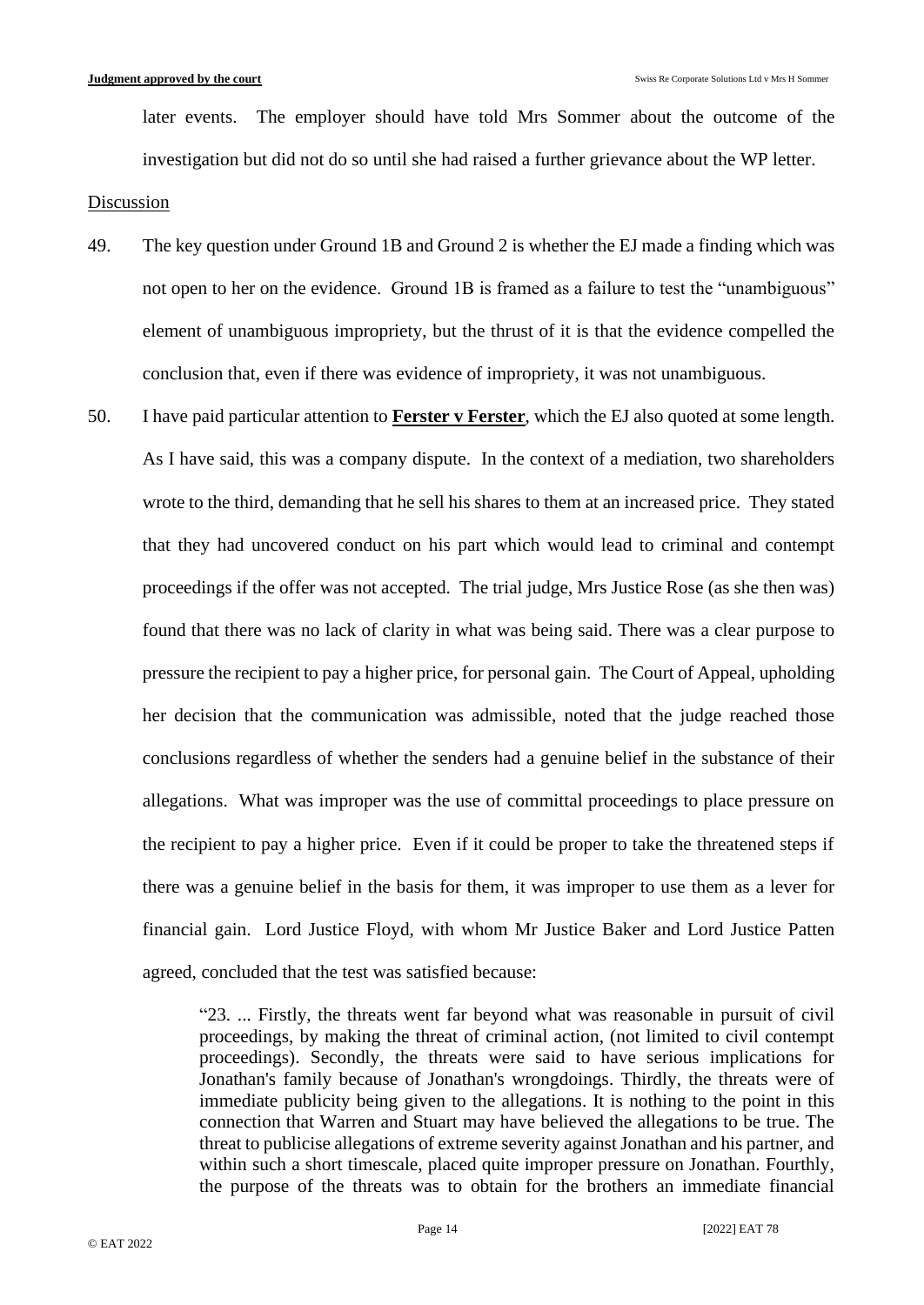advantage arising out of circumstances which should accrue, if they had basis in fact, to the benefit of the company. Finally, there was no attempt to make any connection between the alleged wrong and the increased demand.

24. It is not necessary for the threats to fall within any formal definition of blackmail for them to be regarded as unambiguously improper. ... "

- 51. It is notable that the question of whether the person making the threats believed the allegations to be true was found to be beside the point. What mattered in **Ferster** was the type of threat made. It is entirely normal for parties in negotiations to threaten to bring or continue legal proceedings against each other, for example. The impropriety in **Ferster** consisted of using a threat of criminal or quasi-criminal proceedings as a lever for settling a civil dispute.
- 52. The present case has some similarities with **Ferster** but there are significant differences. Most importantly, the employment judge did not find that the threats of or references to criminal or regulatory consequences were of a kind which could not properly be made in civil proceedings. The reasons for finding impropriety in para. 23 of **Ferster** firstly went well beyond the mere warning that there could be criminal consequences, and secondly included the lack of any connection between the alleged conduct and the proposed settlement. In the present case, the letter was about conduct which was bound up with the continuing employment dispute and the employment relationship.
- 53. Instead, EJ Grewal put this case in a slightly different category as a case in which the conduct allegations were without basis or were grossly exaggerated.
- 54. I would not decide that, as a matter of principle, there is no such category which can satisfy the test for unambiguous impropriety. Baseless or exaggerated allegations could, for example, be evidence of dishonesty, which is a well-recognised basis for lifting the without prejudice privilege. However, I have not been referred to any decided case where such a finding has been made on the basis of a party making exaggerated allegations.
- 55. An important practical difficulty will arise in such a case where it is necessary to decide whether a party has acted dishonestly. That is that such issues will tend to be decided, as in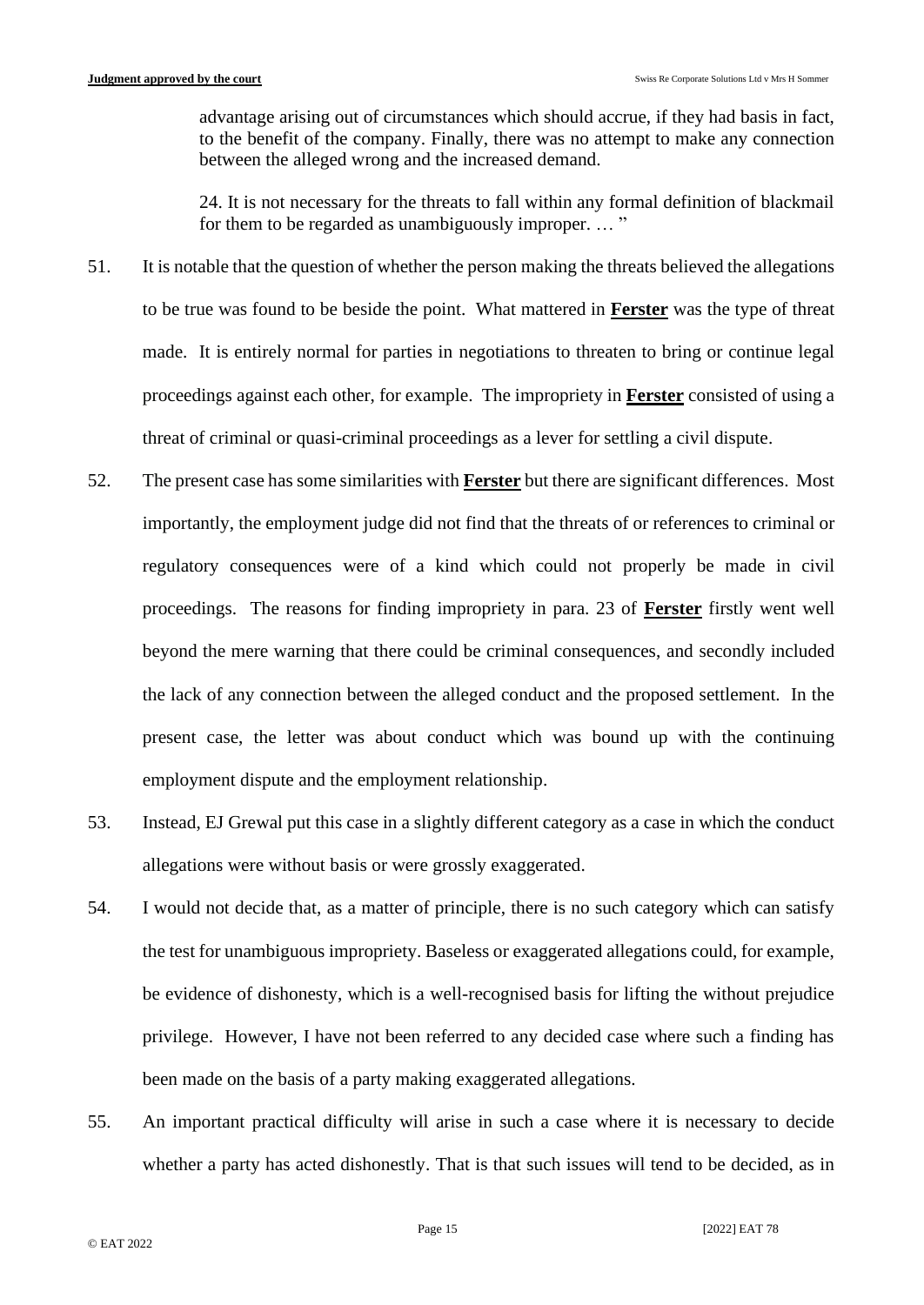this case, at interlocutory or preliminary hearings without oral evidence and in advance of the court or tribunal hearing the evidence in the underlying proceedings. In those circumstances, I agree with Mr Edge that a finding of unambiguous impropriety will depend on a rigorous analysis of what is said, and can only be made in a very clear case. That was recognised by the Court of Appeal in **Motorola**, where Males LJ stated, at para. 64:

"64. … In view of the necessary limits to the conclusions which a court can reach at an interim stage, the existence of a credible dispute about what was said (or what was meant by what was said) may mean that a court cannot be satisfied that there has been an unambiguous impropriety and therefore does not admit the evidence, but that is simply the result of applying the test which has consistently and for good reason been held to apply  $\dots$ ."

- 56. In my judgment, the problem with the Employment Judge's ruling in the present case is that it does not engage with the arguable merits of the allegations made in the WP letter. Instead, the EJ founded her conclusion on what was, essentially, a sudden change of attitude by the employer. Having first overlooked the e-mails and then described any breach as low level, it then framed them as serious misconduct in the WP letter. The Employment Judge may have been right to describe that framing as "grossly exaggerated". However, she did not acknowledge that the facts did at least arguably disclose breach of confidence, breach of contract, a breach of the data protection legislation and conduct lacking integrity.
- 57. I therefore consider that the EJ's reference to allegations of serious misconduct having "no basis at all" was an error. Her decision could still be founded on the ruling that the allegations were "grossly exaggerated". However, it seems to me that exaggeration will not usually pass the high threshold of unambiguous impropriety without findings as to the guilty party's state of mind. The EJ did not make those findings, and I doubt that she could validly have done so at a preliminary hearing without oral evidence.
- 58. Similarly, the EJ's conclusion that the purpose of delaying the notification to Mrs Sommer of the investigation outcome "must have been to let the Claimant believe that she was still at risk of summary dismissal, criminal conviction and being found to be in reach of the FCA Conduct